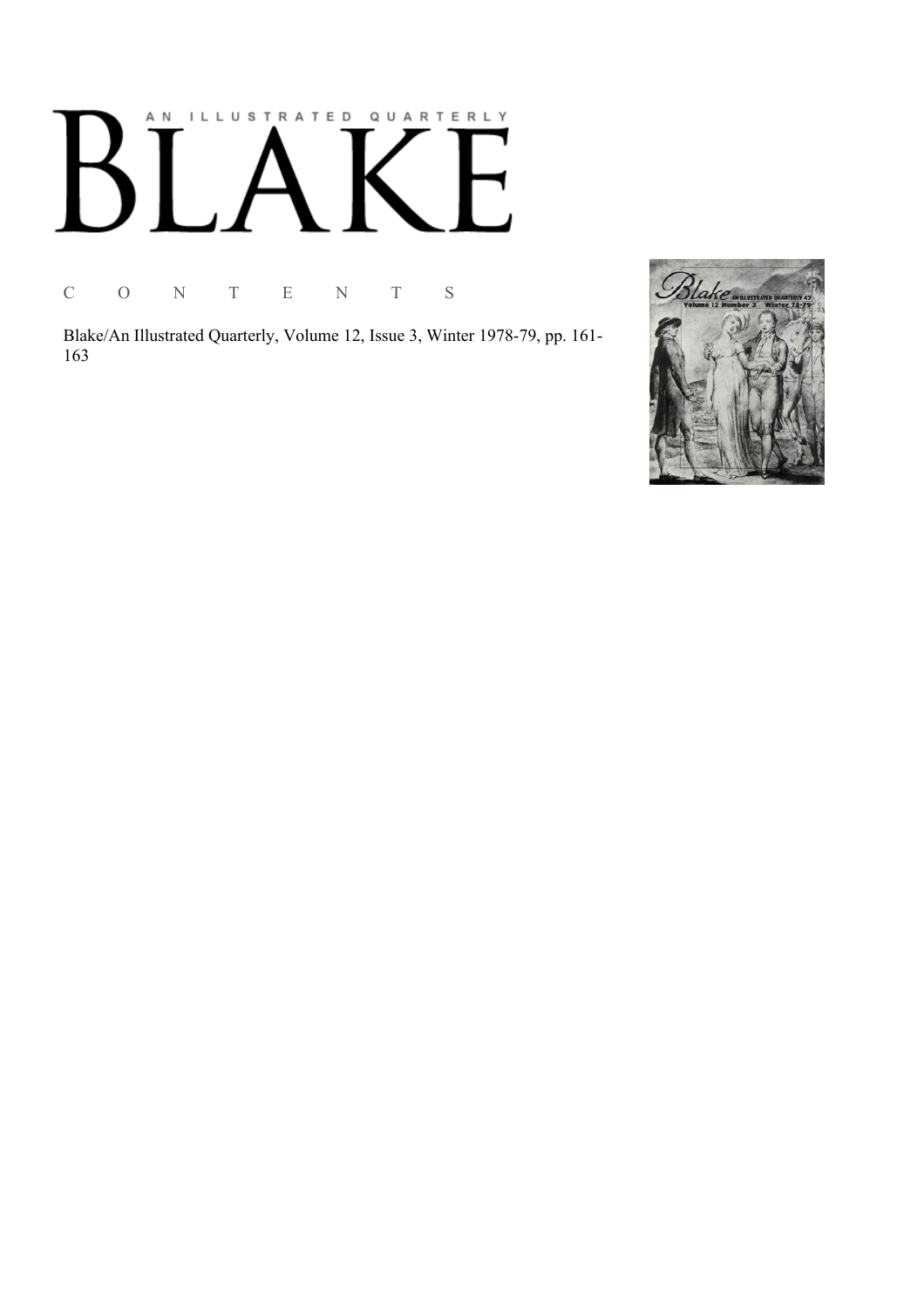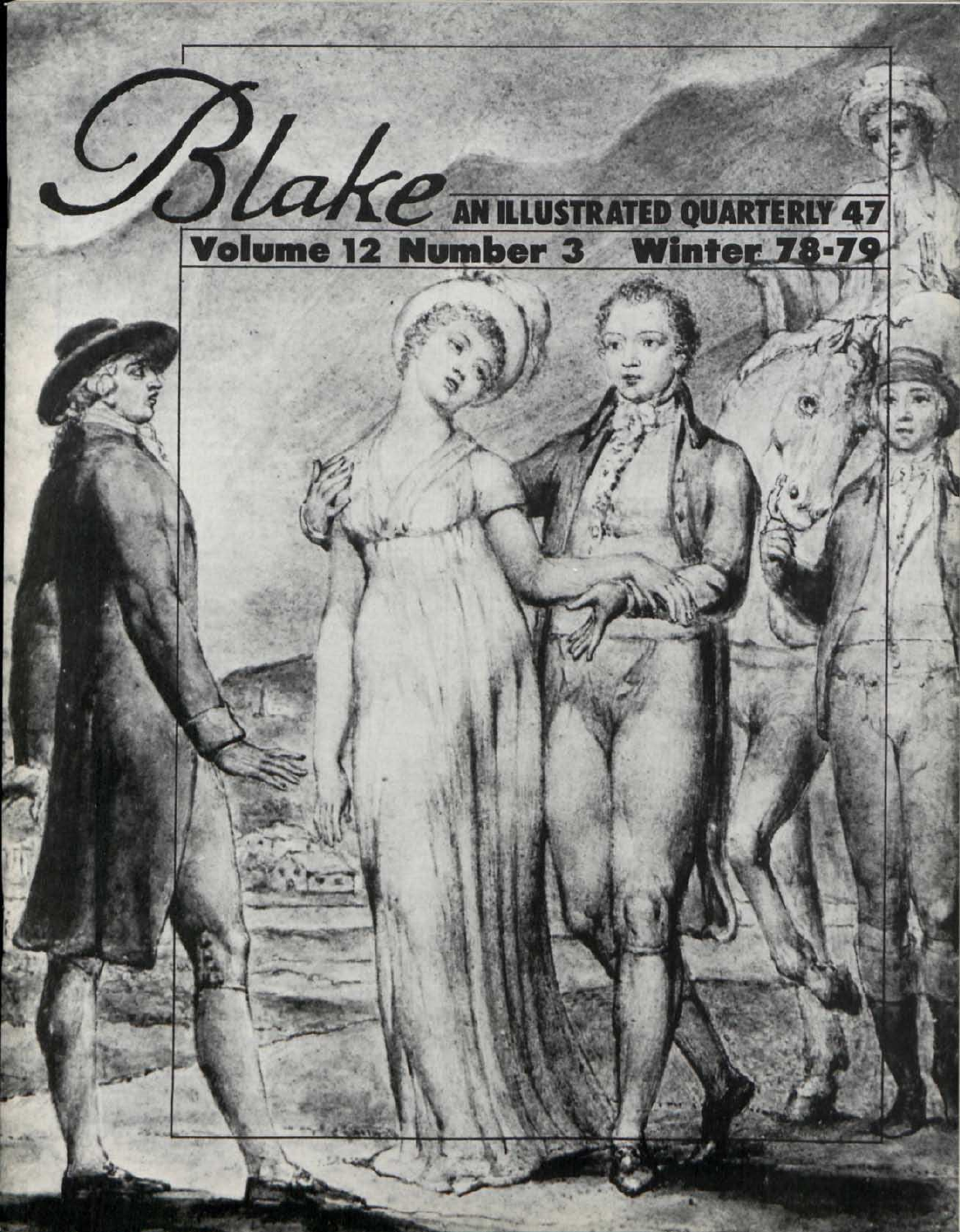

AN ILLUSTRATED QUARTERLY 47 **Volume Twelve Number** Three Winter 78-79

#### CONTENTS

The Serpent-Driving Females in Blake's Comus 4 by J. Karl Franson, 164

The Echoing Greenhorn: Blake as Hebraist by Arnold Cheskin, 178

"The Mental Traveller" : Man's Eternal Journey by Izak Bouwer & Paul McNally, 184

Another "New" Blake Engraving: More About Blake &

William Nicholson by Christopher Heppner, 193

### CHECKLISTS

Some Minor Additions to Bentley's "Blake Among the Slavs"

by Detlef W. Doerrbecker & Marta Slowikova A Bibliography of William Blake in Japan, 1969-1977 by Kazumitsu Watarai, 198

# MINUTE PARTICULARS

An Illustration to Robert Bage by Martin Butlin, 202 A Note on Cowper and *A Poison Tree*  by Nelson Hilton, 203 William Blake's Visions of the Daughters of Albion: A Poem Based on Doubt by Dwight E. Weber, 203 "New" Blake Engravings After Blake's Designs, 1837, 1859, 1861 by G.E. Bentley, Jr., 204 A New Blake Drawing in the Boston Museum of Fine **Art** by David Bindman, 205 Echoes of Blake's *Grave* Design in 1838 by G.E. Bentley, Jr., 207 Vision in Fiction: Two Novels About William Blake by E.B. Bentley, 209

#### REVIEWS

Morton Paley's *William Blake*  reviewed by Robert R. Wark Joseph Burke's *English Art 1714-1800*  reviewed by David Irwin Donald Davie's A Gathered Church: The Literature *of the English Dissenting Interesty 1700-1920*  reviewed by Martha W. England

#### NEWSLETTER

©1979 by Morris Eaves & Morton D. Paley

E. B. BENTLEY teaches high school English in Toronto and does research on 18th century books and manuscripts.

G. E. BENTLEY, JR., of the University of Toronto, has edited Blake's complete writings, which will be published in two volumes by Oxford later this year.

DAVID BINDMAN (Westfield College, University of London) is the author of *Blake as an Artist*  (Phaidon, 1977) and editor of *The Complete Graphic Works of William Blake* (Thames & Hudson, 1978).

IZAK BOUWER, Professor of Mathematics at the University of New Brunswick, is author of various mathematical papers and organizer of a Blake Workshop.

MARTIN BUTLIN is Keeper of the British Collection of the Tate Gallery, London, author of numerous works on Blake and Turner, and frequent contributor to *Blake.* 

ARNOLD CHESKIN received an award from the English Department at Rutgers University, where he is a Ph.D. candidate, for his article on Blake's Hebrew. He thanks Owen Rogal for his suggestions.

DETLEF w. DOERRBECKER is a doctoral candidate at Frankfurt University. He has been assisting Thomas L. Minnick with the annual checklists of Blake scholarship during the last two years.

MARTHA WINBURN ENGLAND (Queens College, City University of New York) has written on the history of theater, theater music, hymnody, translations, and opera libretti.

J. KARL FRANSON (University of Maine, Farmington), edited *Milton Reconsidered* (1976). *Milton Quarterly* published his study of one of Blake's *Paradise Regained* illustrations (1976).

CHRISTOPHER HEPPNER (McGill University) has published essays on Blake in the *Colby Library Quarterly* and *Blake.* 

NELSON HILTON has recently completed a dissertation on Blake at the University of California, Santa Cruz.

DAVID IRWIN is Chairman of the History of Art Department at the University of Aberdeen, Scotland. His books include *English Neoclassical Art, Winckelmann: Writings on Art,* and *Scottish*  Painters: At *Nome and Abroad 1700 to 1900*, coauthored with his wife. Recently he finished a monograph on John Flaxman.

PAUL MCNALLY is Assistant Professor of English at Queen's University in Kingston, Ontario.

MARTA SLOWIKOVA, born at Vsetin (Czechoslovakia), is currently studying both the history of art and

# CONTRIBUTORS